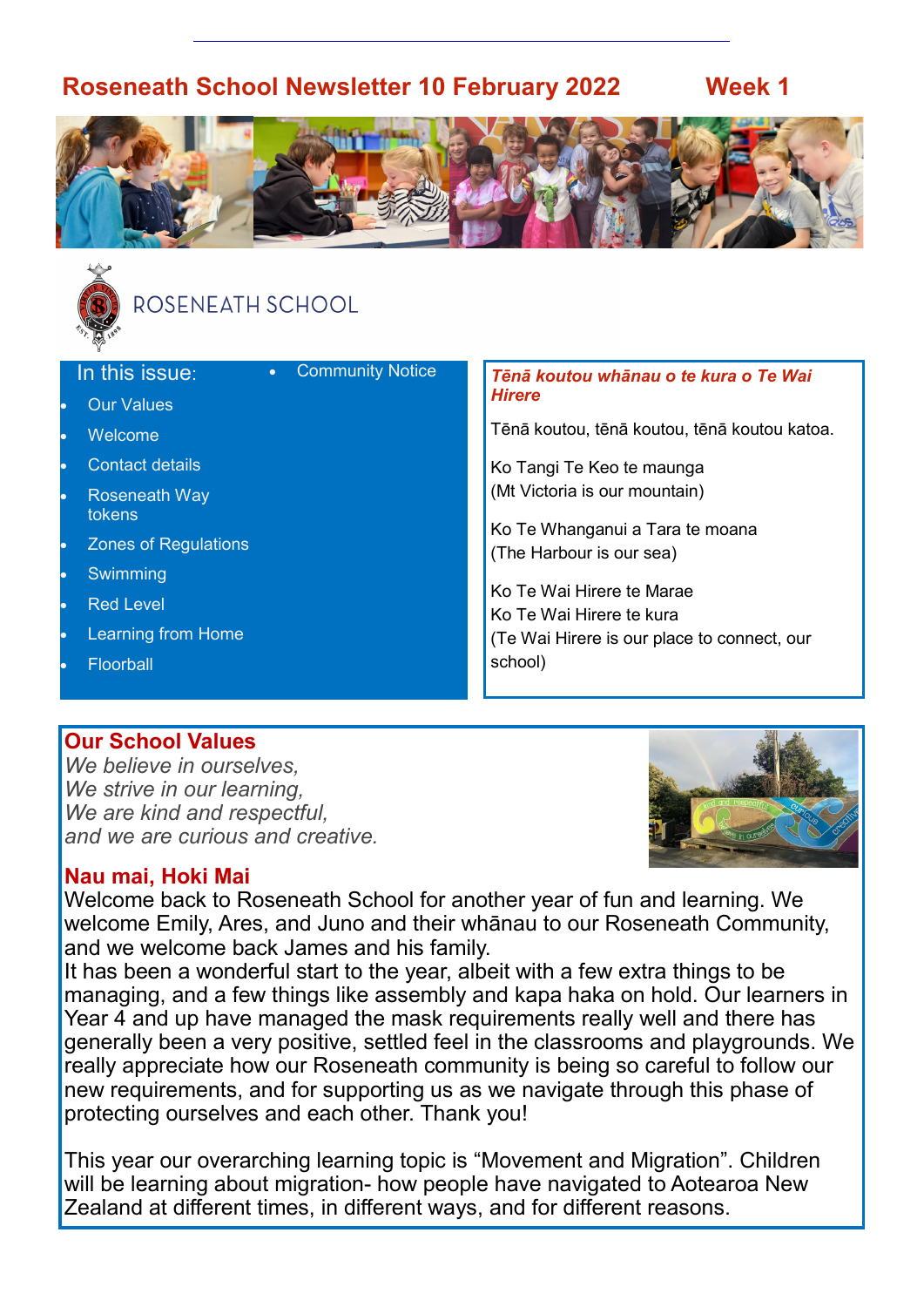They will be learning about movement in lots of different ways too- physical activity, the science of movement with lots of hands-on experiments, and more!

We have also launched a few new things this year which your children might have talked about:

#### **Roseneath Way Tokens**

We have "Roseneath Way' tokens that match our values. Children can earn tokens for shining the Roseneath Way in class, in the playground and around the school. The tokens go into their class jar, and when their jar is full, into the school token station by the school office. Once our token station is full, we will earn a whole school reward- an activity afternoon or fun theme day etc.

Your children might be able to tell you what they earned their token for, they might be able to tell you the colour, and which value it matches:

-We are kind and respectful: Yellow

-We are curious and creative: Blue (we'll be getting some turquoise ones next term to better match our poster!)

-We strive in our learning: Red (we'll be getting some magenta ones next term to better match our poster!)

-We believe in ourselves: Green



## **Zones of Regulation**

Some of our classes have used the Zones of Regulation in previous years. This year we are implementing this programme across the school- with different levels of learning at the different ages.

The Zones are a way for us to name and understand our emotions, and to learn some strategies that help us with different emotions. It's important for us to understand- and to teach our children- **that whatever they are feeling now is ok**. For most children being in the Green Zone will be the 'optimal place for learning to happen', but it's not about forcing ourselves to 'Get to Green' all the time. Some children- and adultsoperate in the yellow zone during our learning/working day and that's what works for them.

It's good to remember that the different Zones can be helpful at different times. For example, when we lose our toddler at the mall, it's more realistic- and helpful- to be in the yellow zone- alert, energised, and working at a faster pace. It's not the time to be 'calm and relaxed and open to new learning'! Blue Zone is not so helpful when we're looking for our lost toddler, but is really helpful at night time.

You might start hearing your children use the language of the Zones- the colour names (coincidentally the same colour as the Roseneath Way tokens- but not linked!). They might talk about what they did when they felt like they were in a particular zone "I started the day in the Blue Zone because I was tired but then I had a run around and moved to Green".

We'll be working with your children to:

- a. Name emotions and to think of times they might have felt that way
- b. Talk about where the different emotions 'might' fit best (there can be more than one zone that fits!)
- c. Learn about tools that help us in the different zones, and practise these.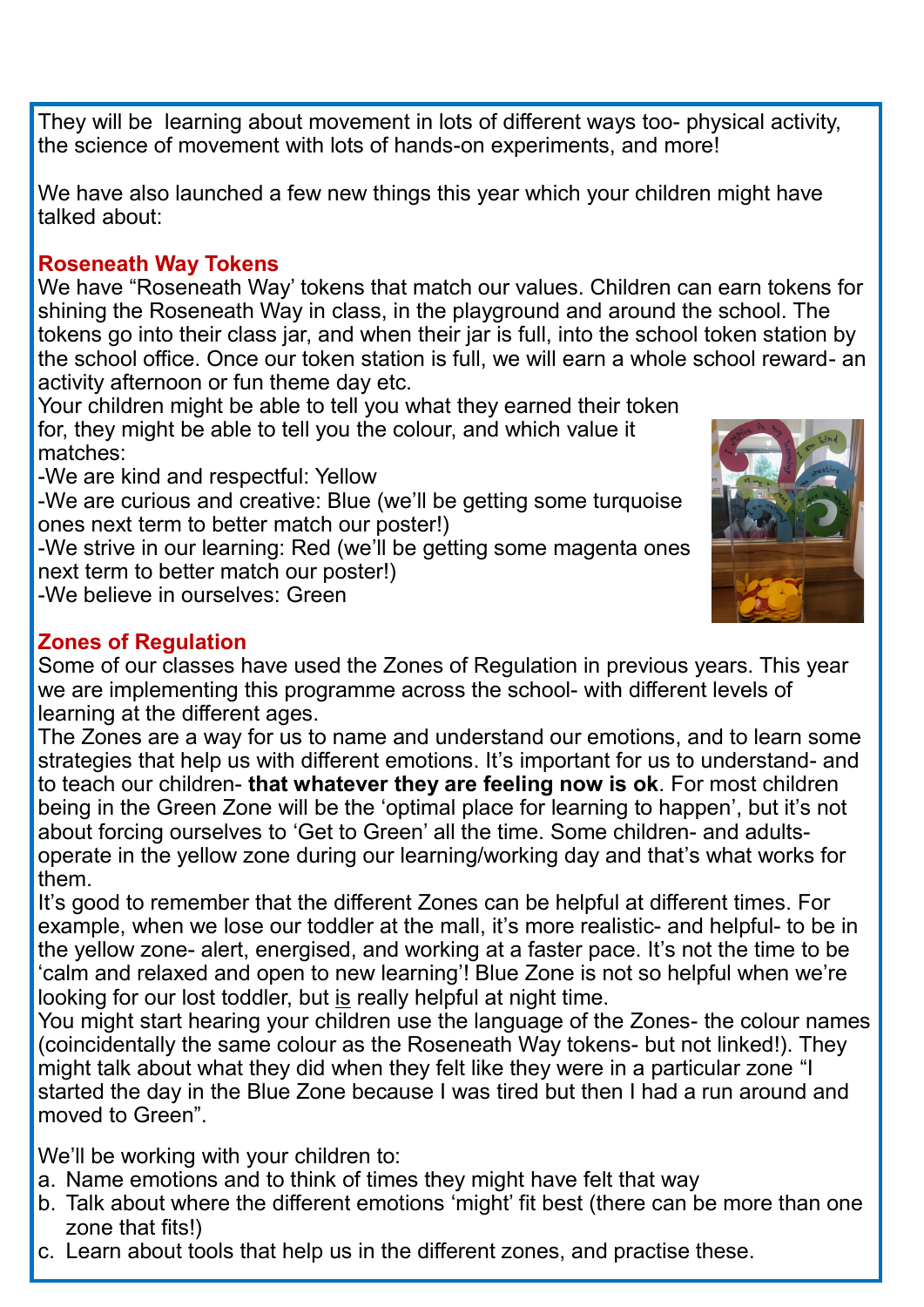Sometimes we need to name the emotion and the zone for our children because they might not be able to see it in themselves yet "I can see a few people are looking a bit wiggly and fidgety like they might be in the yellow zone, let's have a quick water break".

# Zones of Regulation

| <b>Blue</b>                              | Green                                | <b>Yellow</b>                               | Red                                     |
|------------------------------------------|--------------------------------------|---------------------------------------------|-----------------------------------------|
|                                          | W<br>$\bullet$                       | $\bullet$                                   |                                         |
| Low                                      | <b>Happy</b>                         | <b>Wobbly</b>                               | Angry                                   |
| <b>Running Slow</b>                      | Good to Go                           | <b>Caution</b>                              | <b>STOP</b>                             |
| unhappy<br>tired<br>withdrawn<br>tearful | positive<br>proud<br>calm<br>focused | excited<br>nervous<br>frustrated<br>annoyed | mad<br>furious<br>yelling<br>aggressive |

You might like to use this chart and talk about the different emotions and where they might fit. You could talk about times that the emotions/zones are helpful. You might (judiciously!) model what you do to look after yourself when you are in different zones e.g. "Gosh I'm feeling a bit sluggish and low- in the Blue Zone- after all that computer work. I think I might go for a quick walk around the block to clear my head. Who wants to join me?!"

### **2022 School Staff and Contact details**

We welcome Zach to the Roseneath team. Zach will be working as a support staff teacher aide across many of our classrooms, and will be out in the playground as well.

Please keep in touch if you have any questions or concerns. Like I say elsewhere in this newsletter, we know it's not the same as a quick catchup at the classroom door, so let us know if you'd like a phone call to talk anything through. Often a little worry or question can be quickly sorted if we know about it early!

Aft: Miss T- Jen Thwaites [jenni.thwaites@roseneath.school.nz](mailto:jenni.thwaites@roseneath.school.nz)

Lower Deck: Ms Maria Malone [maria.malone@roseneath.school.nz](mailto:maria.malone@roseneath.school.nz)

Upper Deck: Ms Jemima Hales <u>jemima.hales@roseneath.school.nz</u>

**each other**  Lower Bridge: Ms Kate Jardine [kate.jardine@roseneath.school.nz](mailto:kate.jardine@roseneath.school.nz)

Upper Bridge: Ms Anne Crewdson [anne.crewdson@roseneath.school.nz](mailto:anne.crewdson@roseneath.school.nz)

Principal: Adelle Broadmore [principal@roseneath.school.nz](mailto:principal@roseneath.school.nz)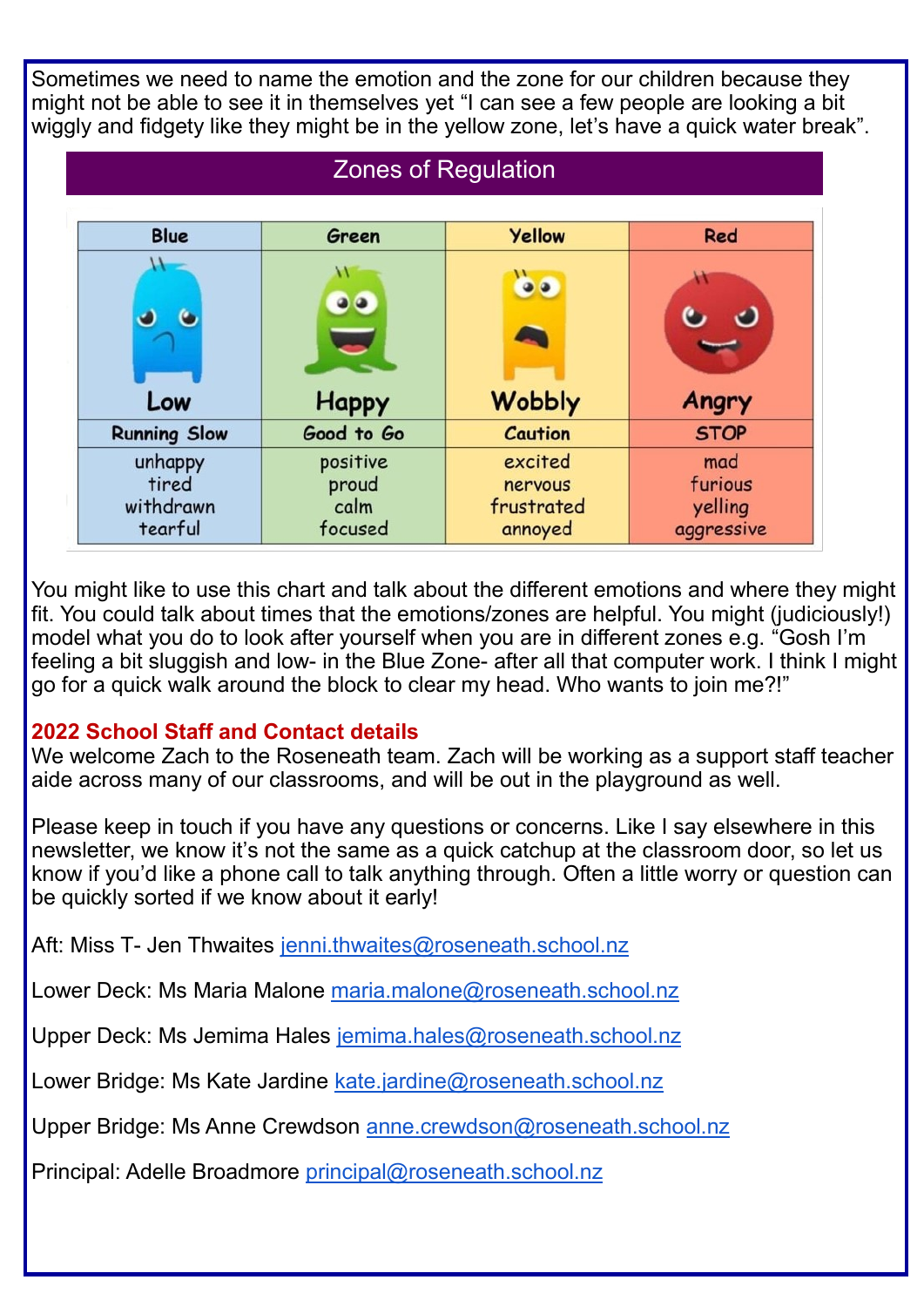Deputy Principal and Special Needs Coordinator Mrs Jenny Foote: [jenny.foote@roseneath.school.nz](mailto:jenny.foote@roseneath.school.nz) (also teaching in Upper Bridge and Lower Bridge each week, and across the school)

Office Manager: Joanne Leggett [office@roseneath.school.nz](mailto:office@roseneath.school.nz) and Zach and Ceri as our Support Staff, working with children across the school with their learning.

#### **School Swimming 2022**

Children in Years 1-4 will start their weekly swimming lessons at Berhampore School from next Tuesday 15th February. They will need a swim cap, togs, towel and goggles, and maybe a bigger lunch than usual. They will be the only students using the pool during this time. Please contact your child's teacher if there is anything that would help us to support your children during swimming time.

Our senior swimming programme has been postponed until Term 4. This is because we are at Red Level, and senior swimming is at the Wellington Regional Aquatic Centre which is a shared space with other schools and members of the public and we want to reduce contact with other people at this stage.

### **Roseneath School at Red Level**

Thank you for your continued support as we navigate this stage of the Covid-19 response! Our students in Years 4 and up are doing really well with wearing their masks inside. We're making the most of any fine weather to give them time outside. If you haven't already, please consider sending a spare mask, and a small bag (plastic snaplock, or paper) for them to keep their masks clean when they are outside or eating. Please send your child with a large drink bottle of water each day!

Please continue to drop your child off at the school entrances, or at the designated spots (Upper Deck and Lower Bridge on the top court, and Aft and Lower Deck in front of their deck).

Please keep in touch- we know we can't see you quite as often as usual for quick catchups, so please flick us an email if you have any questions or if there's anything you'd like us to know. We can give you a call if you have anything you'd like to talk through in more detail.

### **Contacts and Confirmed Cases**

Whilst we are working hard to keep healthy and safe, we are also planning for the situation where children are close contacts, or if we have a confirmed case at school, or if we need to move to learning from home for some reason.

If you or your child is a close contact, you will follow the guidance from the Public Health team about isolating and testing. If your child is required to isolate, they will be able to work on their learning from home programme, and we will keep in touch over the time that they are at home.

If we have a confirmed case amongst our students or staff, there is a clear and detailed process we need to follow. In the first instance we will communicate with you by text and email that there has been a confirmed case, and then follow up with more information about what you need to do next, depending on how close the contact is.